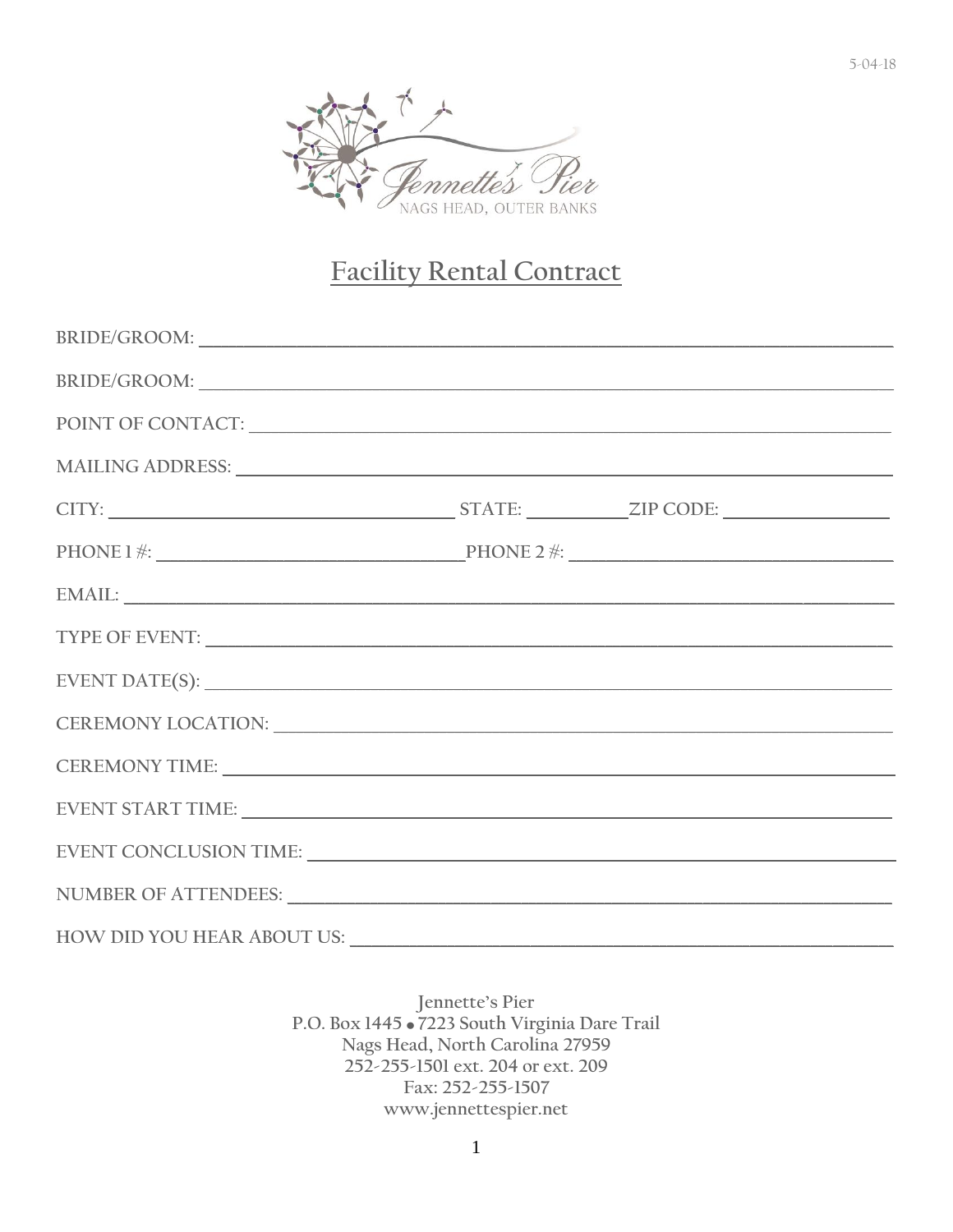### **Facility Rental Conditions**

*Please initial all items, acknowledging that you fully understand and agree to abide by Jennette's Pier Facility Rental Conditions.*

The Jennette's Pier rental program includes Oceanview Hall (OVH) and the pier-deck only. The beach is public property governed by the Town of Nags Head. Jennette's Pier does not own, maintain, rent, reserve or clean the beach beneath and around the pier.

Jennette's Pier does not reserve parking spaces. The parking lots are available for use by the public.

Jennette's Pier will be open to other activities and/or programs, such as special events, fishing, and educational activities during the event.

\_\_\_\_\_Guests must arrive no earlier and leave no later than the contracted rental time or additional fees may incur. Guests must leave at the end of the contracted rental time; if the event runs longer than the contracted rental time, additional fees will be charged.

All events must end by 11:30 p.m. Event guests must leave at the specified contract time. Breakdown by the rental group and vendors must begin immediately following the conclusion of the event.

All events utilizing OVH include five hours of event time, which begins when the first guest arrives.

\_\_\_\_\_OVH is available for set-up beginning at 9:00 a.m. the morning of the contracted rental date.

Ceremonies utilizing the pier-deck include one hour of event time, which begins when the first guest arrives.

Both the first and second floor pier-decks are available for set-up two hours prior to the contracted rental time.

\_\_\_\_\_The first-floor pier-deck will remain open and accessible to the public during wedding ceremonies.

\_\_\_\_\_Ceremonies on the pier-deck are required to leave a six-foot-wide area open on the right-hand side (facing the ocean) for E-911 purposes and for access by pier patrons as needed. This area may not be blocked for any reason.

Rehearsals using any area of the pier must be pre-approved by the Facility Rentals Department and are not guaranteed.

Tables and chairs are included in the rental of OVH only. Any equipment needed for the first-floor pier-deck is the responsibility of the rental client to provide. All equipment owned by Jennette's Pier must remain in OVH and/or the second-floor deck. Equipment and décor cannot block emergency exits for any reason.

\_\_\_\_\_Jennette's Pier staff are not responsible for setting up tables and chairs. However, equipment in OVH does not have to be broken down after the event.

In the absence of a wedding planner, Jennette's Pier staff do not assume that role.

Jennette's Pier does not own or provide linens, décor, dinnerware or a dancefloor.

All aspects of the event including decorations, catering, music and special lighting requirements must be preapproved by the Facility Rentals Department. Lighting (ex. stringed-bulbs) must be done by a pre-approved professional vendor.

Nothing can be posted, taped, nailed, screwed, or otherwise attached to any areas of the building, fixtures and furnishings.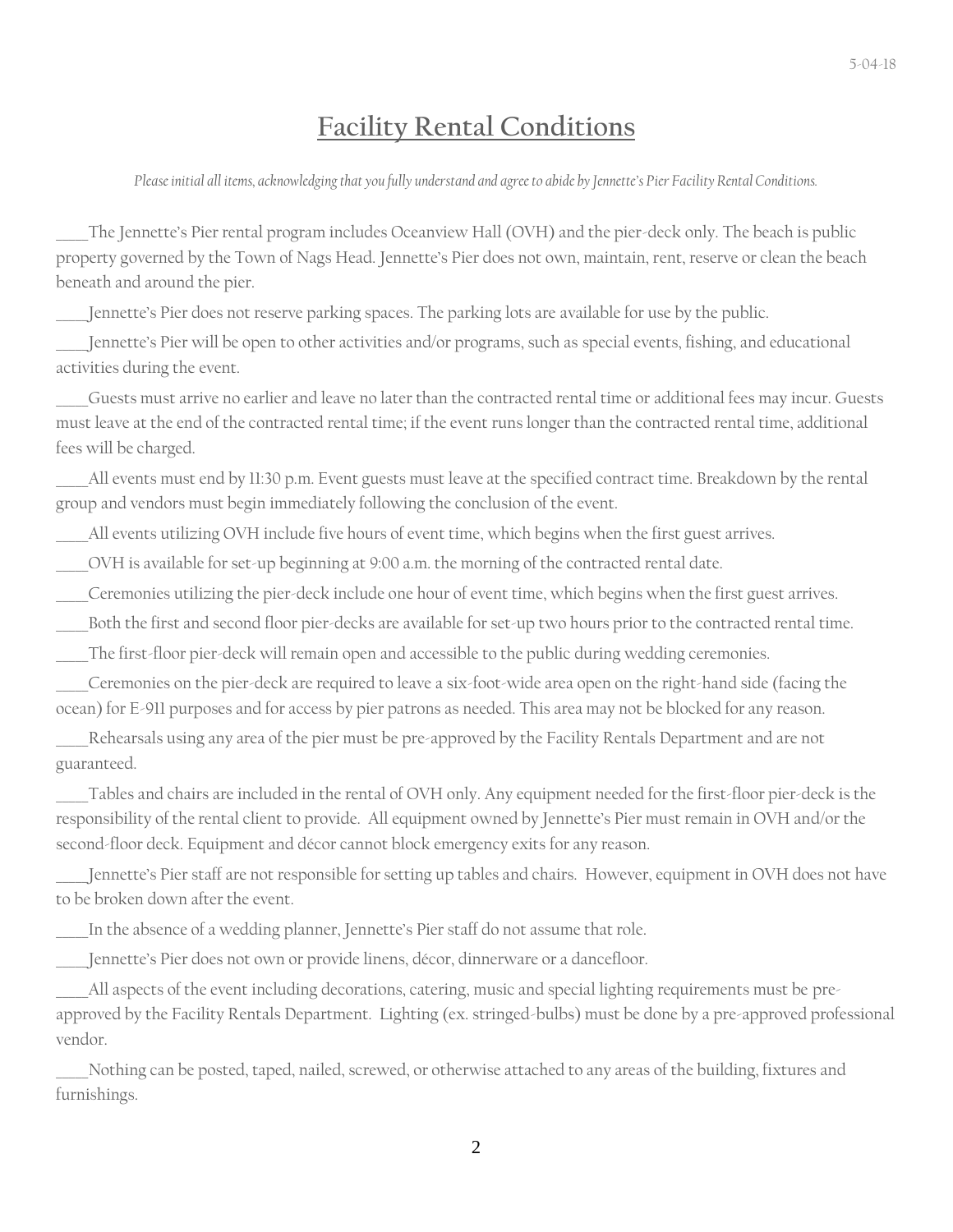\_\_\_\_\_Balloons, rice, bird seed, sparklers, sky lanterns, artificial flower petals and live animals are not permitted.

\_\_\_\_\_Candles must be in an enclosed container.

All items belonging to and/or rented by the rental group and vendors must be removed from the facility directly following the conclusion of the event. Jennette's Pier assumes no responsibility for loss of any items left behind at the facility belonging to the rental group or associated vendors.

The fireplace may be available for use in OVH with a two-week's notice.

All vendors must be pre-approved by the Facility Rentals Department and provide an on-site point-of-contact from their staff.

\_\_\_\_\_Caterers are required to have and provide copies of their General Liability and Liquor Liability insurance to the Facility Rentals Department prior to the event.

\_\_\_\_\_Caterers are required to stay throughout the entire duration of the event. No drop-off services are permitted.

Caterers are responsible for removing all trash from the event and cleaning the kitchen and butler's pantry.

\_\_\_\_\_Alcoholic beverages are limited to beer, wine and champagne only. Liquor is strictly prohibited on Jennette's Pier property by state law. All alcohol must be served by the licensed and insured catering staff; no self-serve bars are allowed. Kegs must be in a kegerator.

A "last call" for alcohol must be announced 30 minutes prior to the event's conclusion, and the bar must be closed 15 minutes prior to the end of your event.

Cash bars are limited to non-profit organizations only who must obtain a Special One-Time Permit from the NC ABC Commission.

Audio Visual (AV) Equipment must be reserved through the Facility Rentals Department prior to the event for an additional fee. AV Equipment must be tested prior to the day of the event or there is no guarantee that it will work.

The piano must be reserved at least 30 days prior to your event and moved only by Jennette's Pier staff. The piano must be covered by a linen if used for decorating needs.

Smoking is prohibited in all indoor facilities.

Use of any restricted or illegal substance on-site by or on behalf of the responsible contracted rental group, guests and associated vendors will result in immediate expulsion from the property, event cancellation without refund and notification of the proper authorities and law enforcement officials in accordance with the state of North Carolina.

The Pier strives for 100% exhibit operation but some exhibits are occasionally closed for maintenance. No discounts or refunds will be made for these closures.

The organization, individual party or groups responsible for the rental of the Pier assume all liability during and as result of the sponsored activity or event. The Pier reserves the right to charge the rental group additional fees as a result of extra security and other Pier staff, excessive cleaning or incurred damages. Any and all damages incurred will be the responsibility of the rental group and will be subject to forfeiture of the original security deposit in full and any additional charges deemed necessary to restore the facility and its property to its original condition.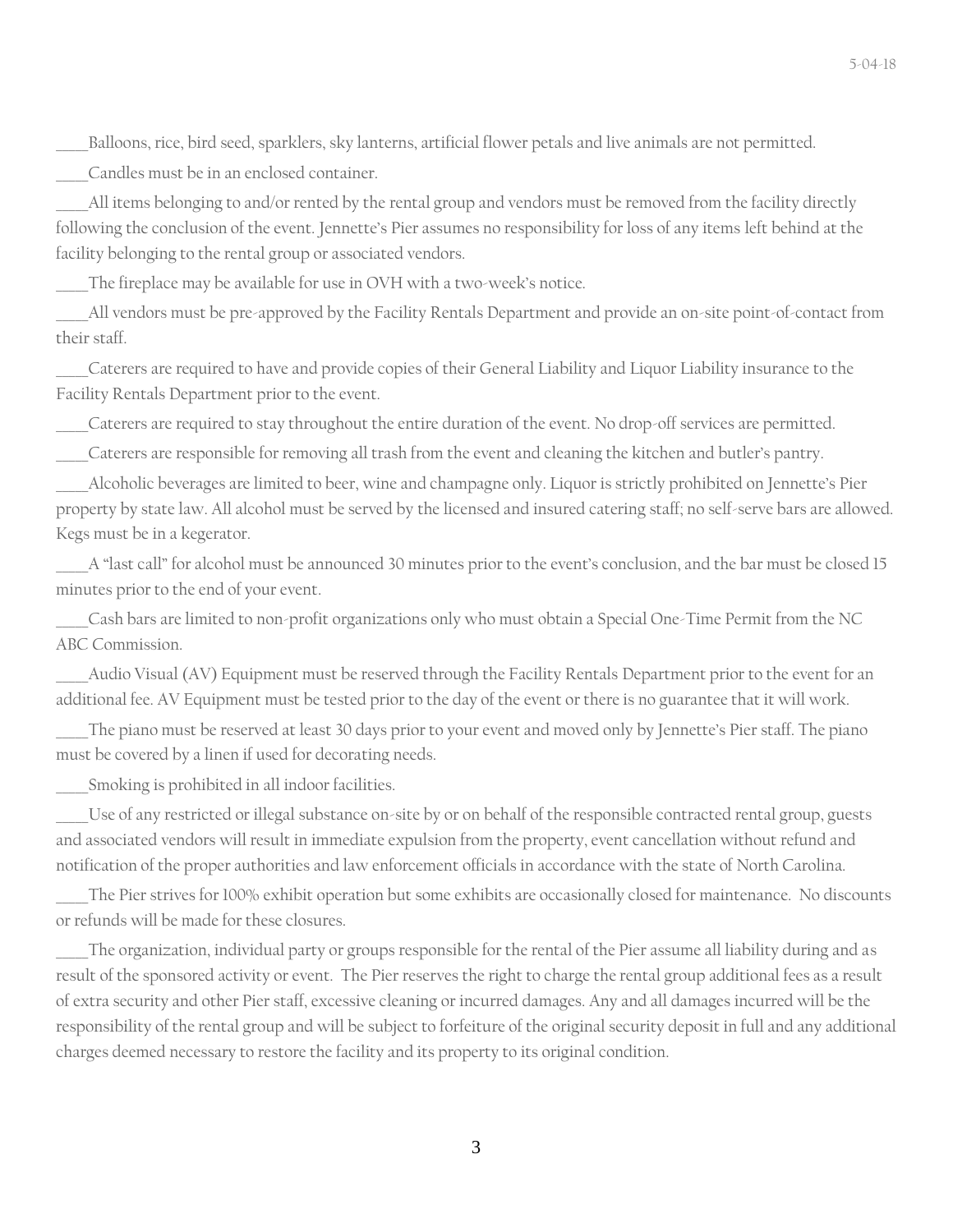| <b>FACILITY RENTAL FEE:</b>                |  |  |  |  |  |  |  |
|--------------------------------------------|--|--|--|--|--|--|--|
| EXTRA HOURS _______;                       |  |  |  |  |  |  |  |
| DISCOUNT:                                  |  |  |  |  |  |  |  |
| <b>AUDIO/VISUAL EQUIPMENT:</b>             |  |  |  |  |  |  |  |
| <b>MISCELLANEOUS:</b>                      |  |  |  |  |  |  |  |
| <b>FINAL PAYMENT FEE:</b>                  |  |  |  |  |  |  |  |
| SECURITY DEPOSIT: VS MC DS AMEX CASH CHECK |  |  |  |  |  |  |  |

**I hereby acknowledge with my signature a full and complete understanding of the facility rental conditions and payment requirements of the rental agreement and agree to abide by these conditions and terms and any special provisions by Jennette's Pier and the State of North Carolina. In the event that any information contained within this contract is found fraudulent, all monies collected will be forfeited, and the event will be cancelled.**

**The security deposit is to accompany the signed rental application and contract and liability waiver in order to reserve the date and time of the event. Please sign and mail original pages 1– 5.**

 $X \_\_$ 

 **Rental Group Responsible Party Signature Date**

**X \_\_\_\_\_\_\_\_\_\_\_\_\_\_\_\_\_\_\_\_\_\_\_\_\_\_\_\_\_\_\_\_\_\_\_\_\_\_\_\_\_\_\_\_\_\_\_\_\_\_\_\_\_**

 **Print Name**

**X \_\_\_\_\_\_\_\_\_\_\_\_\_\_\_\_\_\_\_\_\_\_\_\_\_\_\_\_\_\_\_\_\_\_\_\_\_\_\_\_\_\_\_\_\_\_\_\_\_\_\_\_\_ \_\_\_\_\_\_\_\_\_\_\_\_\_\_\_\_\_\_\_\_\_\_\_\_\_\_\_\_\_\_\_\_\_\_\_\_\_\_\_\_\_\_\_\_**

 **Pier Facility Rental Coordinator Signature Date**

**X \_\_\_\_\_\_\_\_\_\_\_\_\_\_\_\_\_\_\_\_\_\_\_\_\_\_\_\_\_\_\_\_\_\_\_\_\_\_\_\_\_\_\_\_\_\_\_\_\_\_\_\_\_**

**Print Name**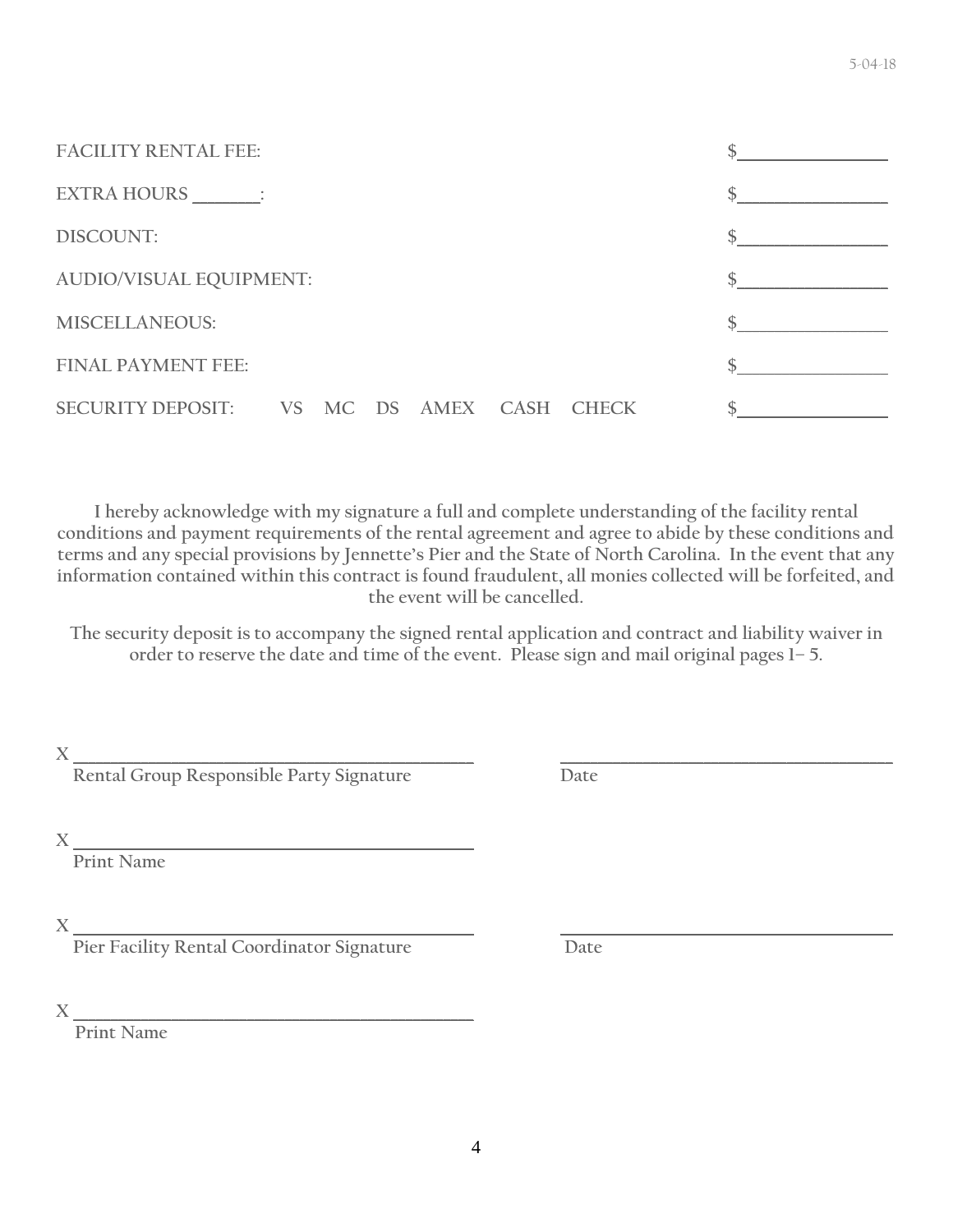

#### **LIABILITY RELEASE AND EXPRESS ASSUMPTION OF RISK**

**For and in consideration of the use of the Jennette's Pier facilities, I hereby assume responsibility and liability for any and all injuries or damages to persons or property which may occur, directly or indirectly, as a result of my use of Jennette's Pier for my planned event, as such event is described in the Facility Rental Information, whether such injury or damage occurs before, during or after such event. Also, I shall indemnify and hold harmless Jennette's Pier, their employees and agents from all responsibility against any claims filed by parties for any such injuries, acts and all damages.** 

**Furthermore, in signing this agreement, I hereby agree to comply with and abide by the laws applicable to the serving of alcoholic beverages at an event. Jennette's Pier reserves the right to refuse alcoholic beverages to any individual that appears intoxicated.** 

In consideration of being allowed to set up equipment at and access the Jennette's Pier property, I hereby **personally assume all risks in connection with my actions and those of any service providers while on the Pier property and, for any harm, injury or damage that may befall me or those of any service providers, whether foreseen or unforeseen.**

**I further state that I am of lawful age and legally competent to sign this liability release. I understand that the terms herein are contractual and not a mere recital and that I have signed this document of my own free act.**

**I have fully informed myself of the contents of this liability release and express assumption of risk by reading it before I signed it on behalf of myself and my heirs.**

 $X \_\_$ 

**Rental Group Responsible Party Signature Date**

 $X \_\_$ 

**Print Name**

 $X \_\_$ 

**Pier Facility Rental Coordinator Signature Date**

 $X \_\_$ 

**Print Name**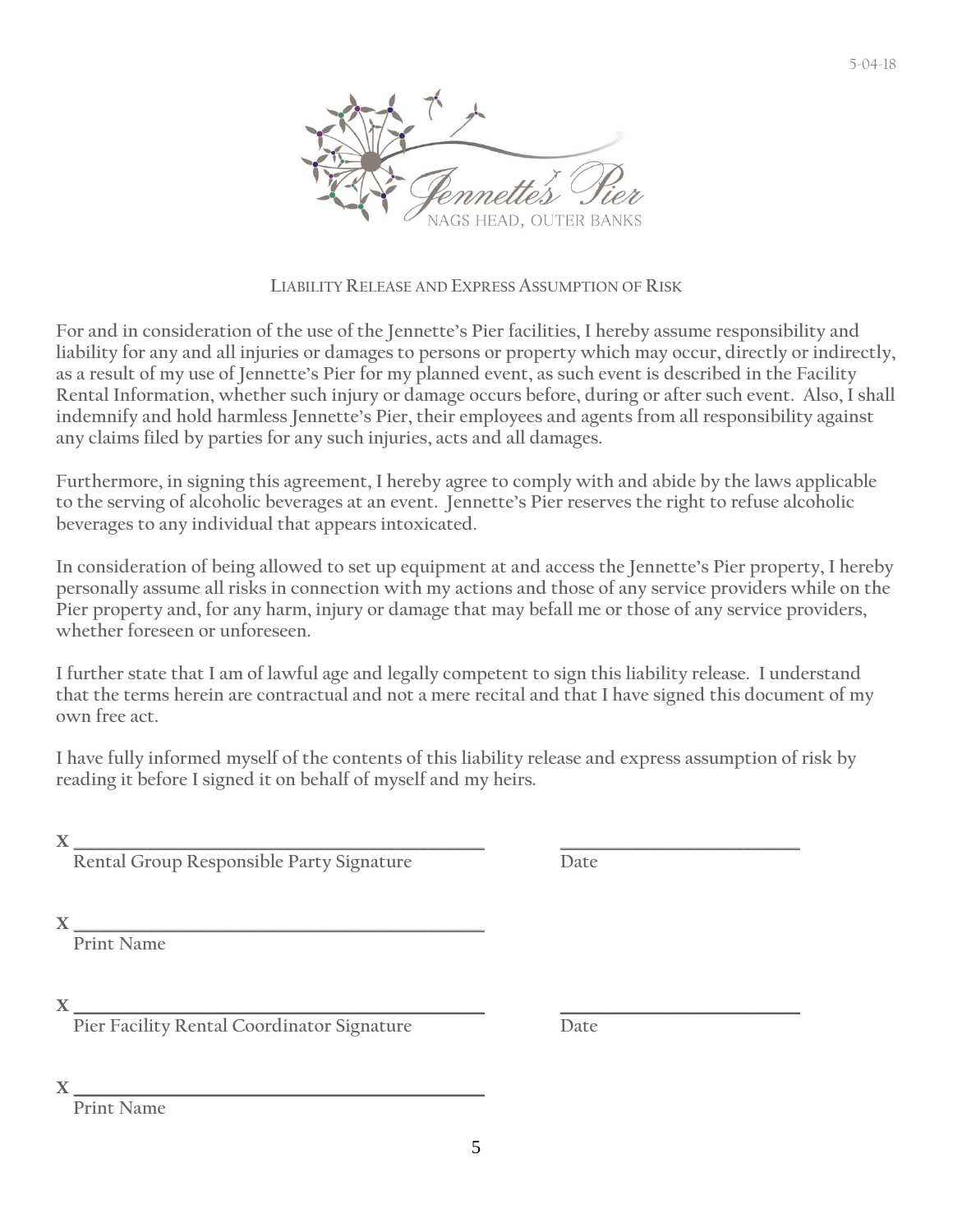### **Facility Rental Prices**

| Oceanview Hall           |           |                                                                      |
|--------------------------|-----------|----------------------------------------------------------------------|
| Rental Fee:              | \$4000.00 | Based on a five-hour event with up to 175 guests.                    |
| <b>Security Deposit:</b> | \$1000.00 | Half (\$500.00) applied to final payment. (See information below.)   |
| Extra Hours:             | \$500.00  | Available at an additional fee per hour over standard allotted time. |

**See pages two and three of rental contract for more information under "Rental Conditions."**

| Pier Deck         |          |                                                  |
|-------------------|----------|--------------------------------------------------|
| Rental Fee:       | \$500.00 | Based on a one-hour event with up to 175 guests. |
| Security Deposit: | \$500.00 | (See information below.)                         |

**See pages two and three of rental contract for more information under "Rental Conditions."**

| <b>Audio/Visual Equipment</b> |          |                                                                    |
|-------------------------------|----------|--------------------------------------------------------------------|
| <b>Rental Fee:</b>            | \$250.00 | Set-up and operation done by the Facility Rentals Department staff |
|                               |          | only. Please call for more information.                            |

### **Security Deposit, Payments and Cancellations**

**Security Deposit: A security deposit must accompany the signed rental contract, indicating acceptance of stated conditions of use. The amount of the required security deposit will vary depending on the rental option chosen. Upon receipt of the security deposit and signed forms, the reservation becomes official and the date will be secured.** 

**The security deposit, excluding the portion applied to the final payment, will be refunded within thirty (30) days after the event by Jennette's Pier if all of the conditions and terms are met as defined by this contract. A Social Security/Federal ID number, and a signed W-9 are required to issue all refunds that are paid by cash, personal check or money order.**

**Payment: Full payment of the rental fee must be received at least sixty (60) days in advance of the contracted rental date and is non-refundable. If payment is not received sixty (60) days prior, the event will be subject to cancellation. Payments should be made to Jennette's Pier at P.O. Box 1445, Nags Head, NC 27959.**

**Cancellation: Cancellation of the event results in the forfeiture of the entire security deposit, including the portion that is applied to the final payment. Should the rental group terminate the event after the receipt of full payment, the group will not be entitled to any payment reimbursements of any kind. If for any reason, the Pier is forced to cancel the event due to weather, mechanical system failure or other unforeseen events, a full refund will be issued to the rental group. However, no other compensation will be provided.**

**If the rental group requests to change their date, the security deposit will be moved to the new date at no additional cost one time only. Reservations are accepted no further out than 18 months. There is a \$500.00 fee for any additional date change requests after the one- time courtesy.**